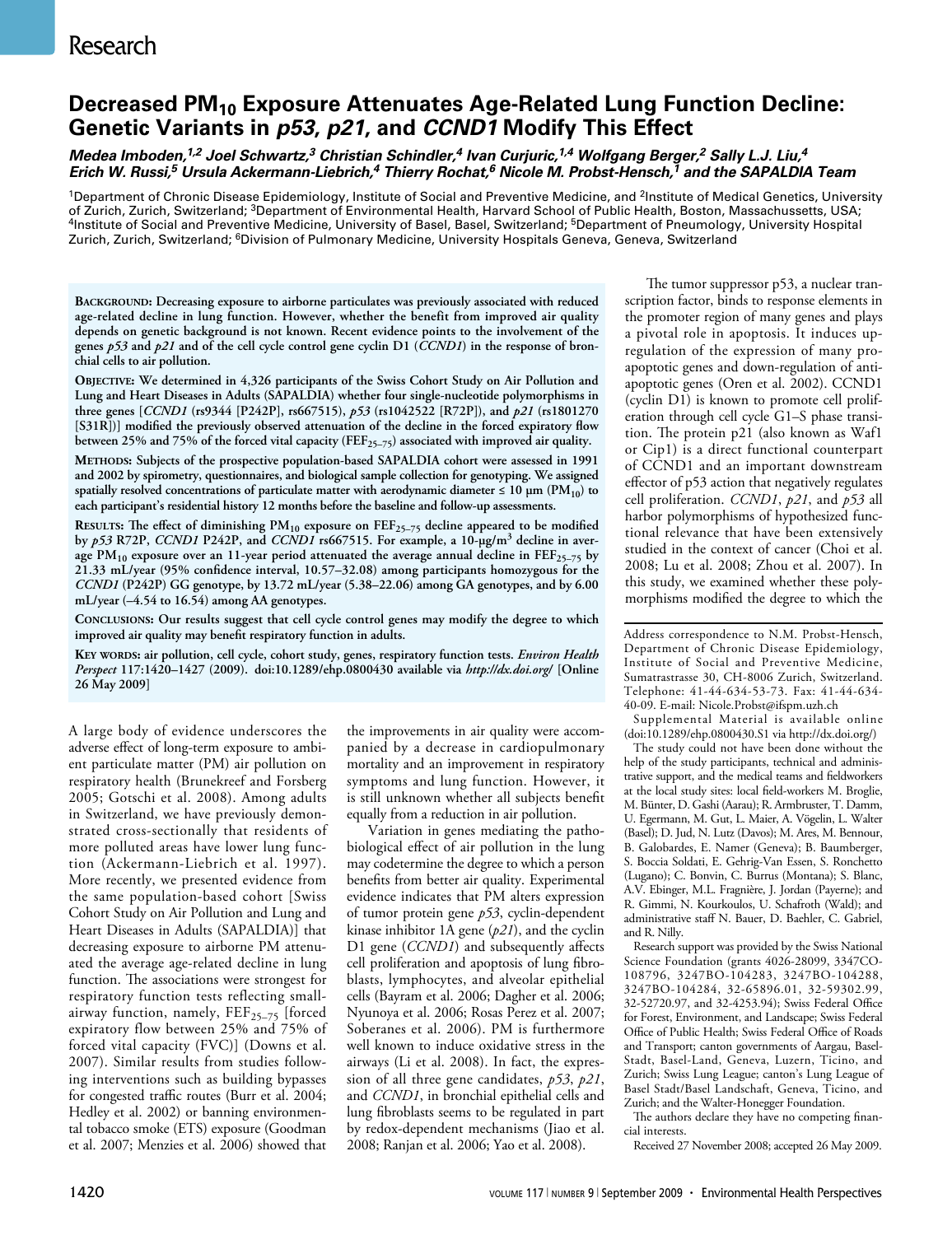age-related  $\text{FEF}_{25-75}$  decline was attenuated by reduced exposure to PM with aerodynamic diameter  $\leq 10 \mu m$  (PM<sub>10</sub>).

### **Materials and Methods**

*SAPALDIA cohort study population.* The study design and methodology of SAPALDIA have been described in detail elsewhere (Ackermann-Liebrich et al. 2005; Martin et al. 1997). In 1991, health examinations focusing on respiratory health status were conducted in 9,651 adults (18–60 years of age) randomly selected from population registries of eight environmentally diverse areas of Switzerland. Ethical approval was obtained from the Swiss Academy of Medical Sciences and the Regional Ethics Committees. Written informed consent was obtained from all participants before health examination and biological sample collection at both surveys. Nonparticipation at follow-up and missing information on covariates led to the exclusion of participants for the present study [see Supplemental Material, Figure 1 and Table 2 available online (doi:10.1289/ehp.0800430. S1 via http://dx.doi.org)]. In summary, of the 9,651 subjects who initially participated at baseline (SAPALDIA1), 1,604 had died, left Switzerland, or refused to participate at the follow-up examination (SAPALDIA2). Of 8,047 cohort participants remaining, 5,732 completed the interview questionnaire and spirometry at both the baseline and follow-up surveys. Participants were excluded from the analysis  $(n = 1,406)$  if they had lived for < 1 year at their last residential address at follow-up, could not be assigned home outdoor  $PM_{10}$  concentrations, or did not provide blood samples for DNA extraction or if the genetic analysis of their sample was unsuccessful. Thus, the present study sample included 4,326 participants with available blood samples and genotype data and complete data from both surveys on spirometry, smoking history,  $PM_{10}$  exposure, and residential history during follow-up.

*Lung function assessment.* Identical spirometer devices (model 2200, SensorMedics Corp., Yorba Linda, CA, USA) and protocols were used at baseline and follow-up examinations, and their comparability was assessed before the follow-up study (Künzli et al. 1995, 2005). Details of these measurements have been described elsewhere (Ackermann-Liebrich et al. 2005; Downs et al. 2005). Briefly, three to eight forced expiratory lung function maneuvers were performed by each participant to obtain a minimum of two measures of FEF, FVC, forced expiratory volume in the first second (FEV<sub>1</sub>), and FEF<sub>25-75</sub> that were considered acceptable according to American Thoracic Society (1995) criteria. Expiratory flow measures were taken from the same flowvolume curve. For each participant, the rate

of change in lung function was defined as the difference in each parameter between the two examinations (measurement at follow-up minus measurement at baseline), divided by the participant-specific follow-up time (in nontruncated years).

*Selection of genetic variants.* We selected the same common, well-studied, and potentially functional candidate single-nucleotide polymorphism (SNP) in *CCND1* [prolineto-proline substitution at amino acid 242 (P242P), rs9344] that we evaluated in our previous research on the interaction of *CCND1* with oxidative stress in breast and colon cancer (Ceschi et al. 2005; Probst-Hensch et al. 2006). We selected one additional common SNP in the *CCND1* gene (rs667515) based on a pilot study involving haplotype-tagging polymorphisms in *CCND1* and their association with accelerated lung function decline in a subsample of the SAPALDIA cohort (unpublished observations). In addition, we examined SNPs in two other important cell cycle control genes that have been repeatedly assessed in cancer association studies and are reported to have a functional effect: *p53* [arginine-toproline substitution at amino acid 72 (R72P), rs1042522] (Bergamaschi et al. 2006) and *p21* [serine-to-arginine substitution at amino acid 31 (S31R), rs1801270](Lukas et al. 1997).

*Genotpying.* DNA was extracted from EDTA-buffered whole blood as previously described (Ackermann-Liebrich et al. 2005). Genotyping strategy used was fluorescent 5´-nuclease real-time polymerase chain reaction (TaqMan, Applera Europe, Rotkreuz, Switzerland) methodology using ABI Prism 7900 sequence detection system (ABI, Rotkreuz, Switzerland). The SNP-specific primers and locked nucleic acid (LNA) duallabeled fluorogenic probes were designed by Sigma Proligo (Evry, France). SNP-specific probes and primers were as follows: rs1042522, 5'-CTGCTCCCC[C/G]CGTGGC-3', forward 5'-ACTGAAGACCCAGGTCCA-3', reverse 5'-GCCGGTGTAGGAGCT-3'; rs1801270, 5'-GCTGAG[C/A]CGCGAC-3', forward 5'-TGCCGCCGCCTCTT-3', reverse 5'-GATGCAGCCCGCCATTAG-3';  $rs667515, 5'$ -AGCTCCCTTGC[G/C] CCC-3', forward 5'-TGGCTTCAT-CAGATGACAAC - 3<sup>'</sup>, reverse 5'-AACCTGGGCTTCTCCAA-3'; rs9344, 5'-TGTGACCC[A/G]GTAAGTGA-3', forward 5'-ACGCTTCCTCTCCAGAG-3', reverse 5'-CAAGGCTGCCTGG-3'. A 10% random sample of all DNA samples was regenotyped, and all genotypes were confirmed. The genotype call rate was > 99%.

*Individual residential PM10 exposure assessment.* Air pollution exposure assessment has been described in detail elsewhere (Downs et al. 2007; Liu et al. 2007). We estimated PM<sub>10</sub> exposure for each participant according

to residential history using a hybrid exposure model incorporating Gaussian dispersion (from PolluMap model, version 2.0; Liu et al. 2007) and geoinformation based on data on seasonal, meteorologic, and geographic annual emission characteristics from various source categories (e.g., traffic, industrial, regional, and agricultural activities) (Liu et al. 2007). Hourly concentrations of  $PM_{10}$  were simulated with a spatial resolution of 200 × 200 m grid cells for 1990 and 2002. Annual average  $PM_{10}$  exposure concentrations during follow-up were estimated for each residential address with the help of an algorithm that allowed interpolation of modeled values on the basis of historical trends in central-site measurements between 1990 and 2002. Evaluation of dispersion model predictions using a total of 57  $\text{PM}_{10}$  Swiss centralsite monitors has been described elsewhere (Liu et al. 2007). Based on the validated dispersion model, each subject was assigned an annual PM<sub>10</sub> concentration every year between 1990 and 2002. For that purpose, modeled  $PM_{10}$ concentrations were averaged over the year to obtain annual averages for each grid cell. Each participant's residential history was coded using the geographic information system data. Assignment of individual  $PM_{10}$  exposure was performed by matching address codes with annual concentrations derived from the grid cells generated by the dispersion model.

The exposure variable used for the present study was the difference in the annual average PM<sub>10</sub> exposure between 2002 and 1991. It was calculated for each participant as follows: average home outdoor  $PM_{10}$  concentration in the 12 months before the baseline examination was subtracted from the corresponding average concentration in the 12 months before the follow-up examination, and this difference was divided by the mean time of follow-up (in nontruncated years). In our previous study (Downs et al. 2007), we used two exposure indexes: *a*) the difference in the annual average exposure between 2002 and 1991 (the index used in the present study ) and *b*) the "interval exposure," defined as the sum of the annual exposures for each subject for each year of follow-up between their examinations. Because of the high correlation  $(R^2 > 0.9)$  between these two exposure variables, we were unable to single out the superior measure in our previous report. Both indices showed similar associations with change in lung function (Downs et al. 2007).

*Collection of data on covariates.* Information on relevant covariates known or likely to determine lung function decline, such as age, height, smoking history, ETS exposure, occupational exposure, and education level, was gathered in a computer-assisted, individually administered interview based on the European Community Respiratory Health Survey questionnaire (Burney et al. 1994).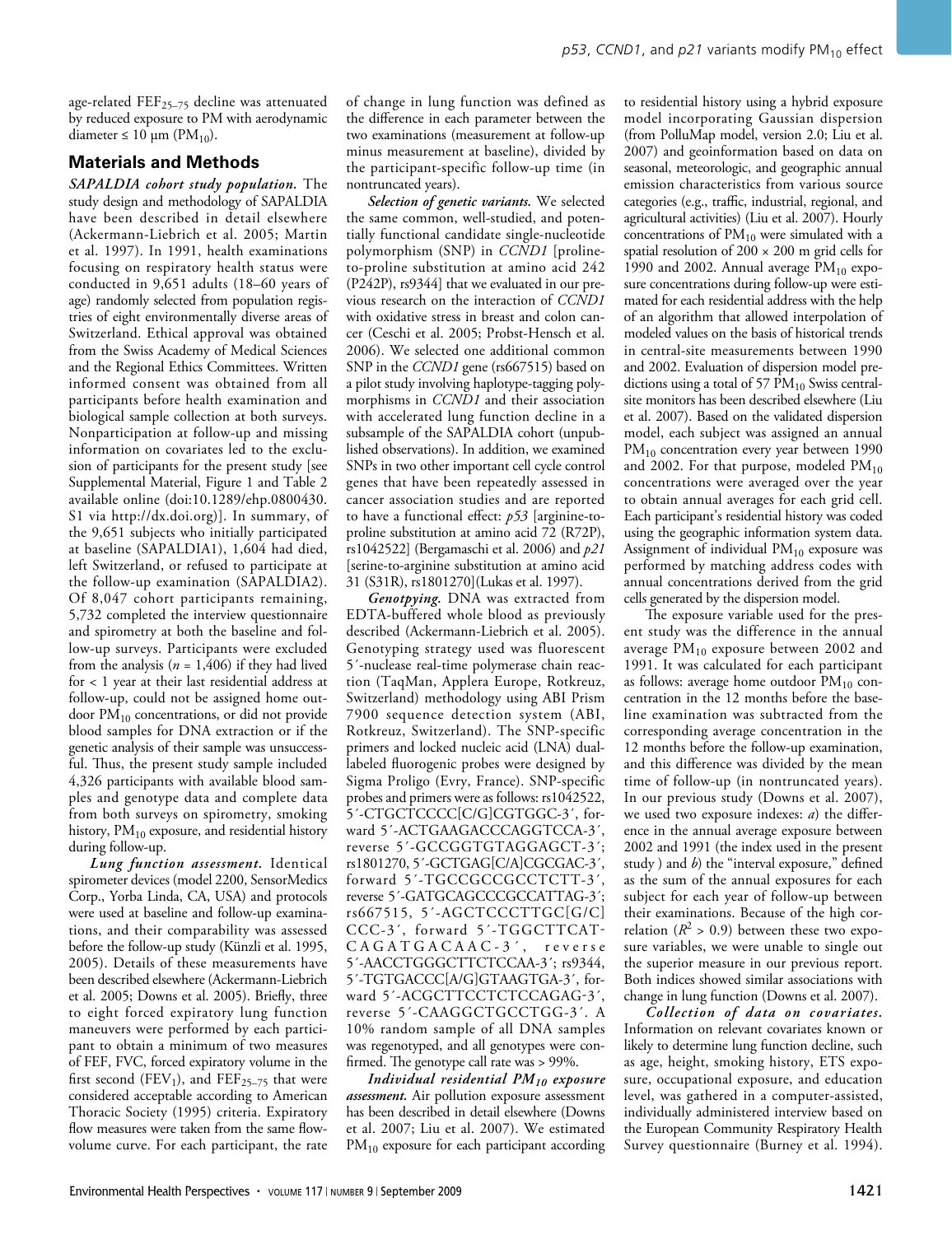Current and past smoking habits, exposure to ETS, and occupational exposure to dust and fumes were assessed with the same questions at both surveys. Participants who reported smoking < 20 packs of cigarettes and using < 360 g of tobacco in their lifetime at both time points were defined as never-smokers. Cumulative cigarette exposure of participants was assessed by pack-years smoked before the first examination and pack-years smoked during follow-up. Participants were asked not to smoke in the hour before the examination, and smoking was validated by measuring the carbon monoxide concentration in exhaled breath using an EC 50 Micro-Smokerlizer (Bedfont Scientific, Rochester, UK). Atopic status was assessed at baseline using skin prick tests (Phazet; Pharmacia, Uppsala, Sweden) for eight common inhalant allergens: dog epithelium; cat fur; pollen of timothy grass, *Parietaria*, and birch; the house dust mite *Dermatophagoides pteronyssinus*; and the molds *Alternaria tenuis* and *Cladosporium herbarum* (Martin et al. 1997; Wuthrich et al. 1996). Atopy was defined by an adjusted mean wheal diameter ≥ 3 mm to at least one allergen.

*Statistical analysis.* We inferred *CCND1* haplotypes from unphased genotype data using PHASE 2.1 algorithm software [see Supplemental Material, Table 1 (doi:10.1289/ ehp.0800430.S1)] (Stephens et al. 2001). Hardy-Weinberg equilibrium was tested using STATA gtab command for global κ-statistic testing (STATA version 10; StataCorp, College Station, TX, USA). All four SNPs were in Hardy-Weinberg equilibrium. We obtained Lewtonin's linkage disequilibrium (LD) metric D´using STATA command pwld for pairwise LD. Descriptive analyses of the lung function parameters,  $PM_{10}$ , smoking, socioeconomic variables, and other relevant covariates have been described previously and in detail in different SAPALDIA cohort study reports (Ackermann-Liebrich et al. 2005; Downs et al. 2007; Imboden et al. 2007). We compared baseline characteristics of the cohort participants included in this study  $(n = 4,326)$ with subjects participating only at baseline as well as with cohort participants excluded from this analysis because information on genotype or covariate data was missing.

Results are presented as the estimated effect of a  $10$ -µg/m<sup>3</sup> decrease in the annual average PM<sub>10</sub> exposure over the follow-up period  $(\Delta PM_{10})$  on the average attenuation of the annual decline in  $\text{FEF}_{25-75}$ .

The association between  $\Delta PM_{10}$  and the average annual rate of lung function decline had been previously assessed using mixed linear model analysis, and selection of relevant covariates was based on this previous investigation (Downs et al. 2007): age at baseline (SAPALDIA1), age<sup>2</sup>, sex, height, parental smoking during childhood reported at baseline, sine and cosine function of day of examination to control for seasonal effects, level of education at baseline, change in level of education, Swiss nationality, self-reported occupational exposure to dust and occupational exposure to fumes at SAPALDIA1 and SAPALDIA2 (yes/no), smoking status at follow-up (never, former, or current), pack-years up to SAPALDIA1, pack-years between SAPALDIA1 and -2, cigarettes per day at SAPALDIA1 and -2, atopy, body mass index (BMI) at SAPALDIA1, change in BMI, interaction between the two BMI variables, and baseline  $PM_{10}$  exposure. Random effects were included to adjust for clustering of residuals within area and were assumed to be independent between the areas and to have an exchangeable correlation structure. To estimate main effects of gene variants of *CCND1*, *p21*, and *p53* and rate of lung function decline, we used the same mixed model with random area effects additionally adjusted for  $\Delta PM_{10}$ . To estimate modification of the ΔPM10 effect on average lung function decline by genotype, we introduced interaction terms between  $\Delta PM_{10}$  and genotypes into the above-described covariate-adjusted mixed linear models independently for each SNP. Also, for each SNP we evaluated three different genetic models (codominant, dominant, and recessive) because previous cancer association studies were not conclusive about the underlying genetic model of the SNP effects. The codominant model assumes that the gene effect depends on the number of alleles in a dose-dependent manner, the dominant model assumes that the gene effect depends on the presence of at least one of two high-risk alleles, and the recessive model assumes that the gene effect depends on the presence of both highrisk alleles. The three genetic models required different coding of genotypes. For each SNP we present the genetic model with the smallest interaction term *p*-value. We obtained effect estimates for the association between  $\Delta PM_{10}$ and average annual lung function decline in genotype subgroups by creating genotypespecific  $PM_{10}$  exposures variables that we introduced into separate covariate-adjusted mixed linear models. Analyses were conducted using SAS release 9.1 (SAS Institute Inc., Cary, NC, USA) and STATA version 10. *p*-Values < 0.05 were interpreted as statistically significant for main and interaction effects. *p*-Values presented as main *p*-values in the tables are not corrected for multiple testing. Nevertheless, Bonferroni-corrected significance level ( $\alpha$  = 0.05 divided by the number of tests) is indicated in tables and figures as appropriate.

### **Results**

*Population characterization.* Table 1 describes the general characteristics of the study population (*n* = 4,326), including relevant predictors

of lung function. This is a population consisting mostly of Caucasians. At follow-up participants were more likely to be women and less likely to be smokers than were nonparticipants. Participants tended to gain weight, give up smoking, and reduce exposure to dust or fumes at work or to ETS [for details, see Supplemental Material, Table 2 (doi:10.1289/ehp.0800430.S1)].

In 2002, 87% of the participants were living in the same area as in 1991, and 54% had the same address. In general, individual home outdoor concentrations of  $\text{PM}_{10}$  declined during the follow-up period (Table 1), as previously described in detail (Downs et al. 2007; Liu et al. 2007). The median decline between examinations for subjects included in this analysis was 5.8  $\mu$ g/m<sup>3</sup> (interquartile range, 4.2–7.3  $\mu$ g/m<sup>3</sup>). Mean decline was greatest for participants living in urban areas and lowest in alpine areas.

Mean lung function for the cohort was within the range of predicted values for the general population and declined during the follow-up period (Table 1). The mean ± SD annual change in mid  $\text{FEF}_{25-75}$  during the 11-year follow-up period was –74.1 ± 70.3 mL/year in men and –68.9 ± 58.9 mL/ year in women included in this analysis.

The main effects of the investigated genetic variants on change in lung function are described in more detail in Supplemental Material, Table 3 (doi:10.1289/ehp.0800430. S1). Briefly, we observed no statistically significant associations of the polymorphisms either with change in  $\text{FEF}_{25-75}$  or with  $\text{FEV}_1$ or FVC.

*Modification of the ΔPM10 effect on average decline in lung function by genotype.* As previously reported (Downs et al. 2007), a 10- $\mu$ g/m<sup>3</sup> decline in average annual home outdoor  $PM_{10}$  concentration over an 11-year period ( $\Delta PM_{10}$ ) reduced the annual rate of decline in FEF<sub>25-75</sub> on average by 11.2 mL/year or 16%. Here we report statistically significant modifications of this association of  $\Delta \text{PM}_{10}$ with  $\text{FEF}_{25-75}$  decline by three of the four genetic variants investigated: *CCND1* P242P [*p*-value for interaction (*p*int) = 0.017], *CCND1* rs667515 (*p*int = 0.006), and *p53* R72P (*p*int = 0.016). Figure 1A and Table 2 present results for the association of  $\Delta PM_{10}$  with the average annual change in FEF<sub>25-75</sub> within genotype and diplotype strata for the entire study population; for data for never-smokers, see Figure 1B and Supplemental Material, Table 4 (doi:10.1289/ehp.0800430.S1). Equivalent to the previously reported main effect of  $\Delta PM_{10}$  (Downs et al. 2007), the genotypespecific results we observed in the entire study population were comparable to those in neversmokers. The A allele for *CCND1* P242P reduced the attenuating effect estimate of  $\Delta PM_{10}$  on FEF<sub>25-75</sub> decline in a codominant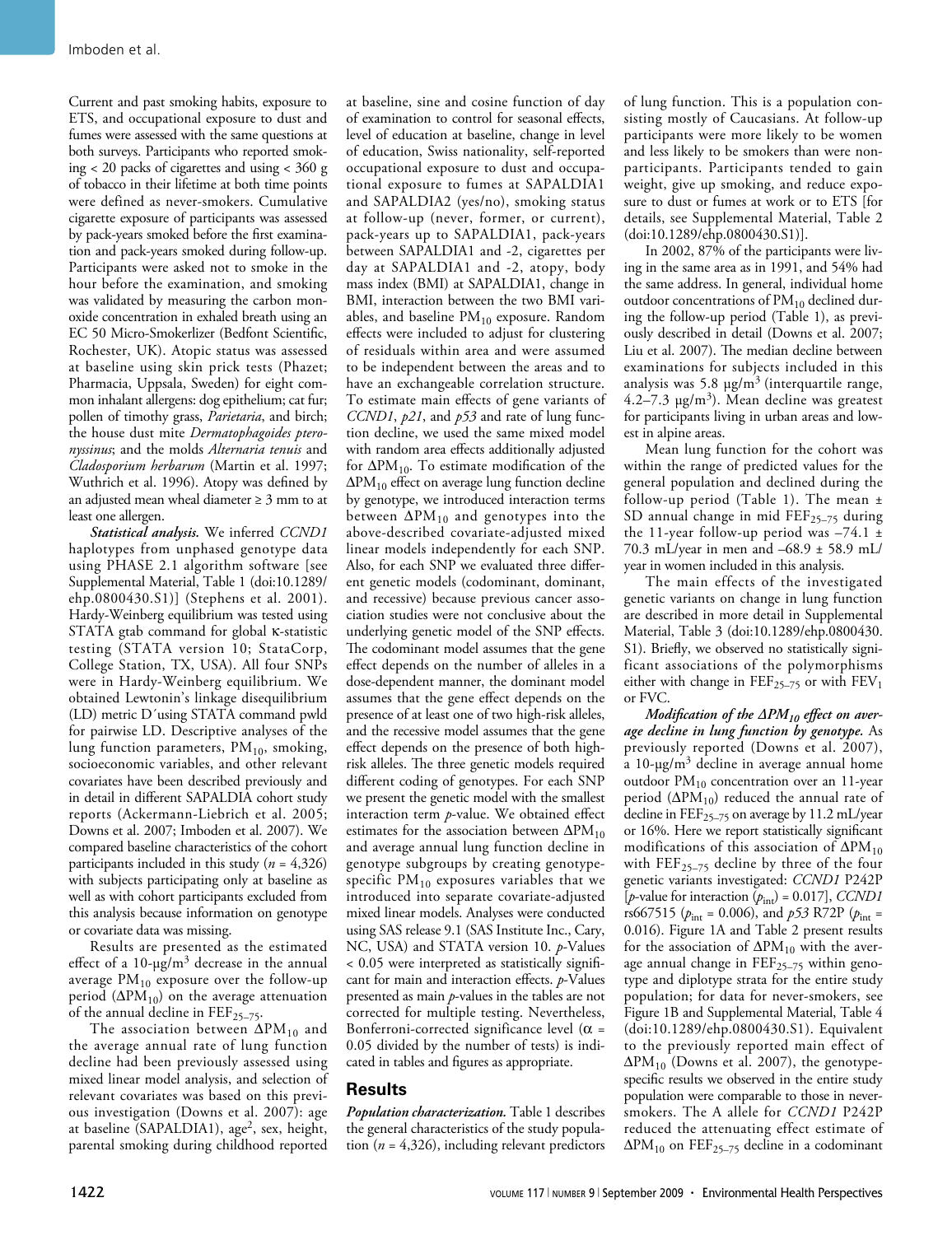manner. A 10  $\mu$ g/m<sup>3</sup> decline in PM<sub>10</sub> over an 11-year period was associated with an average attenuation of annual decline in  $\text{FEF}_{25-75}$  of 6.0 mL/year [95% confidence interval (CI), –4.54 to 16.54] in participants with an AA genotype, 13.7 mL/year (5.38–22.06) in heterozygous AG participants, and 21.3 mL/year (10.57– 32.08) in participants with a GG genotype.

For the *CCND1* rs667515 SNP, the beneficial  $\Delta PM_{10}$  effect was most pronounced in participants homozygous for the minor allele (CC genotype) and attenuated annual FEF<sub>25–75</sub> decline in this subgroup by 28.83 mL/ year (95% CI, 15.60–42.07) compared with 10.39 (3.24–20.47) and 11.83 (1.32–19.47) among GG and GC genotypes, respectively. This effect modification thus followed a recessive genetic model.

**Table 1.** Characteristics of the study population: SAPALDIA cohort.

For the *p53* R72P SNP, the observed effect modification followed a codominant model.  $\Delta PM_{10}$  was associated with an average attenuation of annual  $\text{FEF}_{25-75}$  decline by an average of 17.4 mL/year (95% CI, 8.95– 25.78) in GG genotypes (Pro/Pro) and by an average of 11.6 mL/year (2.65–20.61) in CG genotypes (Arg/Pro) but no attenuation in CC genotypes (Arg/Arg).

*CCND1* haplotypes 2 and 3, but not 1 and 4, were also statistically significant modifiers of the  $\Delta \text{PM}_{10}$  association with  $FEF<sub>25–75</sub>$  decline. In participants exhibiting the *CCND1* haplotype 3 (CG/CG) on both alleles (representing the combination of the single SNP alleles associated with the greatest lung function attenuation), the effect estimate for attenuation of  $\text{FEF}_{25-75}$  decline associated with  $\Delta PM_{10}$  was 30.9 mL/year (95% CI, 17.21–44.58) compared with 11.92 (3.40– 20.44) and 10.28 (1.22–19.35) among subjects with the CG haplotype in one or none of their alleles (Table 2).

Genotype-specific  $\Delta \text{PM}_{10}$  effect estimates for the attenuation of the average annual decline in  $FEV_1$  and  $FVC$  are presented in Supplemental Material, Table 5 (doi:10.1289/ ehp.0800430.S1). For  $FEV<sub>1</sub>$  decline, effect modification by genotypes was comparable to that seen for  $\text{FEF}_{25-75}$  decline. Again, effect modification was strongest for the *CCND1* rs667515 SNP and for *CCND1* haplotype3 [see Supplemental Material, Table 5 (doi:10.1289/ehp.0800430.S1)] We observed no modification of the  $ΔPM_{10}$  effect on FVC decline for any of the SNPs or haplotypes.

| Characteristic                                                            | Participants ( $n = 4,326$ )   | Characteristic                                        | Participants ( $n = 4,326$ ) |
|---------------------------------------------------------------------------|--------------------------------|-------------------------------------------------------|------------------------------|
| Female (%)                                                                | 53.0                           | Annual change [mean $\pm$ SD) (mL/year)] <sup>b</sup> |                              |
| Swiss nationality (%)                                                     | 87.7                           | FVC in women                                          | $-20.79 \pm 34.11$           |
| Educational level in 2002 (professional education or higher, %)           | 27.9                           | FVC in men                                            | $-29.17 \pm 45.47$           |
| Increase in educational level between surveys (%)                         | 17.9                           | $FEV1$ in women                                       | $-31.88 \pm 25.72$           |
| Age in 1991 [mean $\pm$ SD (years)]                                       | $41.3 \pm 11.2$                | $FEV1$ in men                                         | $-39.77 \pm 32.91$           |
| Height [mean $\pm$ SD (cm)]                                               | $169.3 \pm 8.8$                | $FEF25–75$ in women                                   | $-68.89 \pm 58.88$           |
| BMI in 1991 [mean $\pm$ SD (kg/m <sup>2</sup> )]                          | $23.7 \pm 3.6$                 | $FEF_{25-75}$ in men                                  | $-74.11 \pm 70.24$           |
| BMI change [mean $\pm$ SD (kg/m <sup>2</sup> )]                           | $2.1 \pm 2.2$                  | Genotype distribution                                 |                              |
| Smoking                                                                   |                                | p53 P72R, rs1042522                                   |                              |
| Never-smokers in 1991 (%)                                                 | 48.4                           | GG                                                    | 2,407                        |
| Never-smokers in 2002 (%)                                                 | 49.3                           | CG                                                    | 1,637                        |
| Smoking quitters during follow-up (%)                                     | 8.1                            | CC                                                    | 282                          |
| Current smokers in 1991 (%)                                               | 29.3                           | p21 S31R, rs1801270                                   |                              |
| Current smokers in 2002 (%)                                               | 21.9                           | CC                                                    | 3,701                        |
| No. of pack-years for current smokers in 2002                             | 26.7 (14.0-42.6)               | $CA$ or $AAc$                                         | 625                          |
| [median (IQR)]                                                            |                                | CCND1 P242P, rs9344                                   |                              |
| Cigarettes per day for current smokers in 1991                            | $20(10 - 25)$                  | GG                                                    | 1,211                        |
| [median (IQR)]                                                            |                                | GA                                                    | 2,140                        |
| Cigarettes per day for current smokers in 2002                            | $15(7 - 20)$                   | AA                                                    | 975                          |
| [median (IQR)]                                                            |                                | CCND1-7006G>C, rs667515                               |                              |
| Passive smoking and occupational exposure (%)                             |                                | GG                                                    | 1,628                        |
| ETS exposure in never-smokers in 1991                                     | 13.1                           | GC                                                    | 2,058                        |
| ETS exposure in never-smokers in 2002                                     | 7.7                            | CC                                                    | 640                          |
| Father or mother smoked during childhood                                  | 56.1                           | Diplotype distribution <sup>d</sup>                   |                              |
| Workplace exposure to dust and fumes in 1991                              | 30.3                           | CCND1 haplotype 1 (rs667515, rs9344)                  |                              |
| Workplace exposure to dust and fumes in 2002                              | 13.2                           | $-/-$                                                 | 3,125                        |
| Atopy in 1991                                                             | 22.3                           | $GG/-$                                                | 1,088                        |
| Change in average individual home outdoor $PM_{10}$ exposure <sup>a</sup> |                                | GG/GG                                                 | 113                          |
| All areas $(n = 4,326)$                                                   | $-5.8$ ( $-7.3$ to $-4.2$ )    | CCND1 haplotype 2 (rs667515, rs9344)                  |                              |
| Basel area ( $n = 486$ )                                                  | $-8.0$ ( $-9.1$ to $-6.9$ )    | $-/-$                                                 | 1,251                        |
| Wald area ( $n = 889$ )                                                   | $-4.5$ ( $-4.8$ to $-3.9$ )    | $GA$ -                                                | 2,150                        |
| Davos area ( $n = 318$ )                                                  | $-3.0$ ( $-3.1$ to $-2.8$ )    | GA/GA                                                 | 925                          |
| Lugano area ( $n = 568$ )                                                 | $-12.1$ ( $-13.5$ to $-10.8$ ) | CCND1 haplotype 3 (rs667515, rs9344)                  |                              |
| Montana area ( $n = 431$ )                                                | $-4.0$ ( $-4.2$ to $-3.7$ )    | $-/-$                                                 | 1,678                        |
| Payerne area ( $n = 595$ )                                                | $-5.0$ ( $-5.3$ to $-4.6$ )    | CG/–                                                  | 2,048                        |
| Aarau area ( $n = 689$ )                                                  | $-6.4$ ( $-6.8$ to $-5.8$ )    | CG/CG                                                 | 600                          |
| Geneva area ( $n = 350$ )                                                 | $-6.2$ ( $-7.3$ to $-5.7$ )    | CCND1 haplotype 4 (rs667515, rs9344)                  |                              |
| Lung function in 1991 [mean $\pm$ SD (L)] <sup>b</sup>                    |                                | $-/-$                                                 | 4,239                        |
| FVC in women                                                              | $3.82 \pm 0.61$                | $CA$ –                                                | 84                           |
| FVC in men                                                                | $5.30 \pm 0.82$                | CA/CA                                                 | 3                            |
| $FEV1$ in women                                                           | $3.07 \pm 0.55$                |                                                       |                              |
| $FEV1$ in men                                                             | $4.11 \pm 0.72$                |                                                       |                              |
| FEF <sub>25-75</sub> in women                                             | $3.07 \pm 1.00$                |                                                       |                              |
| $FEF_{25-75}$ in men                                                      | $3.79 \pm 1.29$                |                                                       |                              |
|                                                                           |                                |                                                       |                              |

IQR, interquartile range.

ªPM<sub>10</sub> (µg/m<sup>3</sup>) in the year before SAPALDIA1 minus PM<sub>10</sub> in the year before SAPALDIA2. <sup>6</sup>Women, *n* = 2,293; men, *n* = 2,033. "Genotype distribution: *p21* CA, *n* = 594; *p21* AA, *n* = 31. <sup>*d*</sup>Diplotype distribution is labeled as follows: -/-, none of the specific haplotype present; (rs667515, rs9344) - (e.g., GG/-), one of the specific haplotypes present; (rs667515, rs9344)/(rs667515, *rs9344*) (e.g., GG/GG), for two of the specific haplotypes present.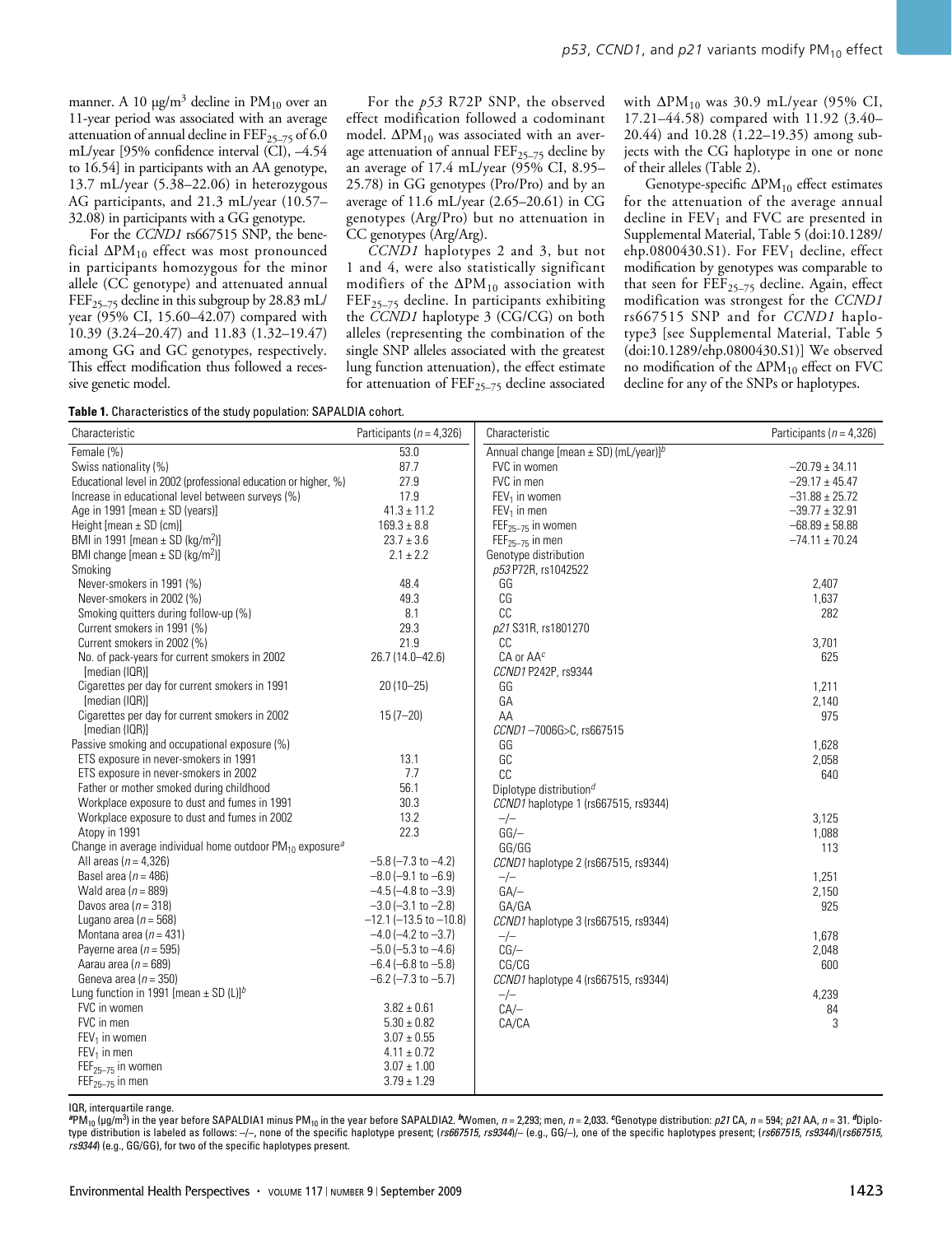

**Figure 1.** Attenuation of average annual FEF $_{25-75}$  decline associated with a 10- $\mu$ g/m $^3$  decrease in average home outdoor PM10 exposure between 1991 and 2002, by genotype status, in all study participants (*A*) and in never-smokers only (*B*). A positive value for FEF25–75 on the *y*-axes represents the average attenuation in lung function decline associated with an average 10- $\mu$ g/m $^3$  PM $_{10}$  decrease during follow-up period. Bonferroni significance level for four comparisons  $p = 0.013$ .

**Table 2.** Effect modification by genotypes: association<sup>*a*</sup> of change in average home outdoor PM<sub>10</sub> (per decrease of 10 µg/m<sup>3</sup> between 1991 and 2002) with average annual decline in FEF<sub>25–75</sub> (mL/year), by genotype status.

| Average annual                                       |       |                        |                       |            |                                               |  |
|------------------------------------------------------|-------|------------------------|-----------------------|------------|-----------------------------------------------|--|
| Genotype                                             | No.   | $FEF_{25-75}$ declineb | 95% CI                | $p$ -Value | $p_{\mathsf{int}}^{\phantom{\mathsf{int}} c}$ |  |
| p53R72P; rs1042522                                   |       |                        |                       |            |                                               |  |
| GG                                                   | 2,407 | 17.37                  | 8.95 to 25.78         | < 0.001    | $0.016_{\text{(codominant)}}$                 |  |
| CG                                                   | 1,637 | 11.63                  | 2.65 to 20.61         | 0.011      |                                               |  |
| CC                                                   | 282   | $-4.33$                | $-21.37$ to 12.7      | 0.618      |                                               |  |
| p21 S31R; rs1801270                                  |       |                        |                       |            |                                               |  |
| CC                                                   | 3,701 | 12.72                  | 5.35 to 20.1          | 0.001      | $0.115$ (dominant)                            |  |
| CA or AA <sup>d</sup>                                | 625   | 23.88                  | 9.25 to 38.51         | 0.001      |                                               |  |
| CCND1 P242P; rs9344                                  |       |                        |                       |            |                                               |  |
| GG                                                   | 1,211 | 21.33                  | 10.57 to 32.08        | < 0.001    | $0.017_{\text{(codominant)}}$                 |  |
| AG                                                   | 2,140 | 13.72                  | 5.38 to 22.06         | 0.001      |                                               |  |
| AA                                                   | 975   | 6.00                   | $-4.54$ to 16.54      | 0.265      |                                               |  |
| CCND1-7006G>C; rs667515                              |       |                        |                       |            |                                               |  |
| GG                                                   | 1,628 | 10.39                  | 1.32 to 19.47         | 0.025      | $0.006$ <sub>(recessive)</sub>                |  |
| CG                                                   | 2,058 | 11.83                  | 3.24 to 20.42         | 0.007      |                                               |  |
| CC                                                   | 640   | 28.83                  | 15.6 to 42.07         | < 0.001    |                                               |  |
| CCND1 haplotype 1                                    |       |                        |                       |            |                                               |  |
| (rs667515, rs9344) <sup>e</sup>                      |       |                        |                       |            |                                               |  |
| $-/-$                                                | 3,125 | 13.67                  | 5.99 to 21.34         | < 0.001    | $0.156$ <sub>(recessive)</sub>                |  |
| $GG/-$                                               | 1.088 | 11.1                   | 0.26 to 21.94         | 0.045      |                                               |  |
| GG/GG                                                | 113   | 37.77                  | 3.24 to 72.3          | 0.032      |                                               |  |
| CCND1 haplotype 2<br>(rs667515, rs9344) <sup>e</sup> |       |                        |                       |            |                                               |  |
| $-/-$                                                | 1,251 | 20.66                  | 10.07 to 31.24        | < 0.001    | $0.022$ <sub>(codominant)</sub>               |  |
| $GA/-$                                               | 2,150 | 13.75                  | 5.34 to 22.15         | 0.001      |                                               |  |
| GA/GA                                                | 925   | 6.08                   | $-4.5$ to 16.67       | 0.26       |                                               |  |
| CCND1 haplotype 3<br>(rs667515, rs9344) <sup>e</sup> |       |                        |                       |            |                                               |  |
| $-/-$                                                | 1,678 | 10.28                  | 1.22 to 19.35         | 0.026      | $0.003$ <sub>(recessive)</sub>                |  |
| $CG/-$                                               | 2,048 | 11.92                  | 3.4 to 20.44          | 0.006      |                                               |  |
| CG/CG                                                | 600   | 30.9                   | 17.21 to 44.58        | < 0.001    |                                               |  |
| CCND1 haplotype 4<br>(rs667515, rs9344) <sup>e</sup> |       |                        |                       |            |                                               |  |
| $-/-$                                                | 4,239 | 13.52                  | 6.22 to 20.82         | < 0.001    | $0.434$ (codominant)                          |  |
| $CA$ –                                               | 84    | $-1.4$                 | $-39.67$ to $36.88$   | 0.943      |                                               |  |
| CA/CA                                                | 3     | $-11.8$                | $-468.22$ to $444.62$ | 0.96       |                                               |  |

*<sup>a</sup>*Covariates were age, age<sup>2</sup> , sex, height, parental smoking, sine and cosine function of day of examination to control for seasonal effects, level of education at SAPALDIA1, change in level of education, Swiss nationality, self-reported occupational exposure to dust and occupational exposure to fumes at SAPALDIA1 and SAPALDIA2 (yes/no), smoking status at SAPALDIA2 (never, former, or current), pack-years up to SAPALDIA1, pack-years between SAPALDIA1 and -2, cigarettes per day at SAPALDIA1 and -2, atopy, BMI at SAPALDIA1, change in BMI, interaction between the two BMI variables, and baseline PM<sub>10</sub> exposure. *b***Positive estimates indicate attenuation of lung function decline associated with PM<sub>10</sub>** decrease. Negative estimates indicate acceleration of lung function decline with PM10 decrease. *<sup>c</sup>p*-Value for interaction between change in home outdoor exposure of  $PM_{10}$  and genotype parameterized in three different genetic models. The  $p_{int}$  values presented here represent the most significant (lowest) *p*-value obtained from the three different genetic models. Bonferroni significance level for 12 comparisons [three respiratory function tests (FVC, FEV<sub>1</sub>, FEF<sub>25–75</sub>) × times four association tests], *p* = 0.00417. *d*Genotype distribution: *p21* CA, *n* = 594; *p21* AA, *n* = 31. *e*Diplotype distribution is labeled as follows: –/–, none of the specific haplotype present; (*rs667515*, *rs9344*)/– (e.g., GG/–), one of the specific haplotypes present; (*rs667515*, *rs9344*)/(*rs667515*, *rs9344*) (e.g., GG/GG), for two of the specific haplotypes present.

### **Discussion**

Understanding the pathways by which  $PM_{10}$  damages lung structures and identifying susceptible subjects are important steps in managing the public health challenges of anthropogenic ambient air pollution. In this study, we present novel evidence that genetic polymorphisms in the cell fate controlling genes, *p53*, *p21*, and *CCND1* may modify the degree to which adults benefit from improved air quality. If confirmed by independent studies, the results are of public health relevance. The observed difference between genotype subgroups with regard to  $\Delta PM_{10}$  effects on average lung function decline ranged between 11 mL/year and 21 mL/year for  $\text{FEF}_{25-75}$ . This difference compares with the observed excess mean annual decline in  $\text{FEF}_{25-75}$  of 18 mL and 14 mL per pack per day smoked during follow-up by, respectively, male and female SAPALDIA participants who smoked at baseline (modeled according to Downs et al. 2005). This difference in lung function decline may seem small in absolute terms and from an individual perspective, but even slight shifts in the population distribution of lung function can substantially increase the prevalence of subjects exhibiting respiratory function below clinical thresholds. In addition, lung function is known to be a strong and independent predictor of overall mortality (Künzli et al. 2000a, 2000b).

The mechanisms by which air pollutants induce harmful changes in bronchial tissue and ultimately lead to respiratory symptoms and clinically relevant respiratory dysfunction have been investigated. It seems well established that PM directly increases oxidative stress (Donaldson et al. 2003), activates the expression of proinflammatory cytokines (e.g., tumor necrosis factor  $\alpha$ , nuclear factor-κβ, and interleukin-8) (Rahman et al. 2002) and induces the homing of inflammatory cells such as neutrophils, alveolar macrophages, and dendritic cells, thus resulting in inflammation of the lung (Behndig et al. 2006; Bosson et al. 2008; Li et al. 1996,1997; Nightingale et al. 2000). The toxic effects of PM are further enhanced by bronchial tissue injuries and increased epithelial permeability (Morrison et al. 1999).

Our results are in line with more recent *in vitro* experiments with different types of bronchial cell lines demonstrating that PM induces cell proliferation arrest and apoptosis in exposed cells (Bayram et al. 2006; Dagher et al. 2006; Rosas Perez et al. 2007; Soberanes et al. 2006; Upadhyay et al. 2003; Zhang et al. 2007). Air pollutants or cigarette smoke, both exhibiting oxidative properties, specifically alter the expression levels of tumor suppressor genes such as *p53* and *p21* and of the cell cycle control gene *CCND1* in human and rodent *in vitro* bronchial cell culture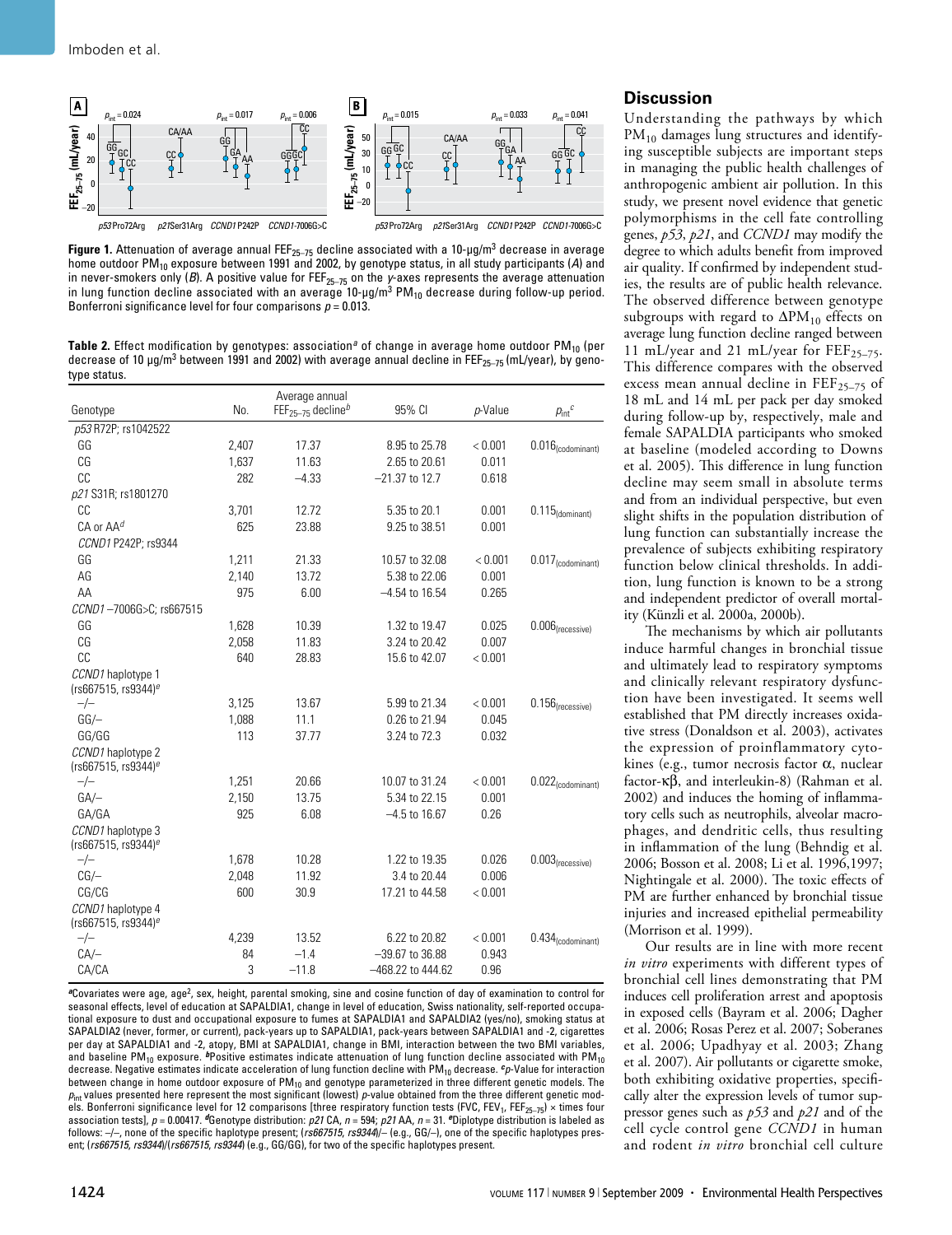models. Although *p53* and *p21* expression has been consistently shown to be increased upon PM exposure (Bayram et al. 2006; Dagher et al. 2006; Jiao et al. 2008; Nyunoya et al. 2006; Palozza et al. 2006; Rosas Perez et al. 2007; Soberanes et al. 2006; Yao et al. 2008; Zhang et al. 2007), *CCND1* expression has been reported to be either inhibited (via *p21* activation) (Palozza et al. 2006; Zhang et al. 2007) or increased [*p53*-driven N-terminal C-Jun kinase (*cJUN*) activation] (Bayram et al. 2006; Dagher et al. 2007; Jiao et al. 2008). Such variations in the expression of cell cycle genes mediate the adaptive cellular response to changes in environmental exposure. They might well be the starting point of  $PM_{10}$ -induced pathologic changes in morphology and in the type and number of lung fibroblasts and bronchial epithelial cells. Activation of cell proliferation processes may help to maintain intact airways even in the presence of environmental toxins, as suggested by genetic ablation of *p21* in mice, which conferred protection against cigarettesmoke–induced lung inflammation and injury (Yao et al. 2008). Aspects of bronchial tissue remodeling represent key features of pathologic changes in the etiology of most airway disorders. However, how proliferation and apoptosis relate to airway remodeling in general remains poorly understood and is likely to be disease specific.

Three of the four polymorphisms investigated here have been studied before, mainly in cancer studies, and allelic functional differences have been proposed. The functional consequence of *p53* R72P polymorphism was studied in detail. The Arg72-allele (G-allele) of *p53* is more active at inducing apoptosis than is the *p53* Pro72-allele. In fact, Pro72 is part of a PXXP motif known to be critical in binding of a *p53*-specific inhibitory protein, iASPP (inhibitory member of the apoptosisstimulating protein phosphatase family) (Bergamaschi et al. 2006). Along the line of the proposed functional consequence of this genetic variant, meta-analysis results have recently shown that the homozygous Pro/Pro genotype showed a proproliferative effect and was associated with increased gastric cancer risk (Zhou et al. 2007). In our association study, we observed the most pronounced benefits of  $\Delta PM_{10}$  with regard to  $FEF_{25-75}$ decline in subjects with one or two Arg72 alleles, which are expected to induce apoptosis more potently than the Pro72-allele. In contrast, homozygous carriers of the Pro72 allele did not appear to benefit from the improvement in air quality.

The functional studies of the common *CCND1* polymorphism P242P showed a modification of the alternative splicing events in exon 4 because the G-to-A substitution alters the consensus sequence of the splicing donor site (Betticher et al. 1995; Howe and Lynas 2001). As recently reported by three meta-analyses, the homozygous AA genotype was associated with increased risk of various types of cancer (Lu et al. 2008; Pabalan et al. 2008; Tan et al. 2008). The A-allele of the *CCND1* 870G>A (P242P) polymorphism, a proposed genetic risk factor for lung cancer, was previously associated with impaired cell cycle regulation and accumulation of DNA damage in the airway (Buch et al. 2005; Munnia et al. 2006). In our association analysis, we observed that homo- or heterozygous G-allele carriers benefited more from the decrease in  $PM_{10}$  exposure than did homozygous A-allele carriers. The association of the second *CCND1* (-7006G>C) SNP with cancer or any other outcome has not been investigated previously. Its functional consequence, if any, might be regulatory because it is situated upstream of the *CCND1* gene. But it is also possible that this SNP is in high linkage with a yet unknown functional *CCND1* variant, just as it is also in high LD with the *CCND1* P242P variant.

The polymorphism S31R in the *p21* gene was shown to be located in the DNA-binding zinc finger motif and thus has been thought to alter the function of the *p21* protein (Lukas et al. 1997). However, results of cancer studies for this SNP have been inconsistent with regard to the size and direction of relative risk estimates (Choi et al. 2008), and we observed no interaction between this SNP and  $ΔPM<sub>10</sub>$ on lung function decline.

Thus, the cancer-promoting *p53* and *CCND1* alleles seem to reduce the benefit of improved air quality on respiratory function. Only limited epidemiological data exist on the association of *p53*, *p21*, or *CCND1* SNPs with respiratory diseases such as asthma, emphysema, and chronic obstructive pulmonary disease (COPD). The polymorphisms we evaluated in *p53* and *p21* have previously been associated with smoking-related COPD. Compared with healthy smokers, the cancer risk allele of *p53* (Pro72-allele), and the *p21* Arg31-allele were overrepresented in COPD patients (Lee et al. 2006). The extrapolation of observed associations with cancer to expected associations with lung function is not straightforward. The present findings and our interpretation of them should be considered as exploratory in nature and need confirmation in independent studies. The relative impacts of cell proliferation and apoptosis on different cell types in the lung and on respiratory function must be further investigated by experimental studies.

The strengths of the present study are its prospective design, its rather large sample size, and detailed characterization of the study participants, as well as the availability of individual air pollution exposure history

since 1990. We were thus able to adjust lung function decline for most of the potential confounders. Nonetheless, information on some relevant confounders such as dietary antioxidant intake and physical activity was collected only at follow-up. Lacking data on the degree of genetic admixture of the Swiss general population is an additional drawback. However, we expect little bias due to genetic admixture, because the prevalence of several polymorphisms studied in the cohort did not vary across the three major Swiss language groups. We assessed a very limited number of carefully selected candidate polymorphisms; for some of the SNPs and haplotypes, and especially for the

# **Appendix 1.** The SAPALDIA Team.

| Member                                  | Specialty                |
|-----------------------------------------|--------------------------|
| Study directorate                       |                          |
| U. Ackermann-Liebrich                   | Epidemiology             |
| J.M. Gaspoz                             | Cardiology               |
| P. Leuenberger                          | Pneumology               |
| L.J.S. Liu                              | Exposure                 |
| N.M. Probst Hensch                      | Epidemiology/genetic and |
|                                         | molecular biology        |
| C. Schindler                            | Statistics               |
| T. Rochat                               | Pneumology               |
| Scientific team                         |                          |
| J.C. Barthélémy                         | Cardiology               |
| W. Berger                               | Genetic and molecular    |
|                                         | biology                  |
| R. Bettschart                           | Pneumology               |
| A. Bircher                              |                          |
| G. Bolognini                            | Allergology              |
| 0. Brändli                              | Pneumology               |
|                                         | Pneumology               |
| M. Brutsche                             | Pneumology               |
| L. Burdet                               | Pneumology               |
| M. Frey                                 | Pneumology               |
| M.W. Gerbase                            | Pneumology               |
| D. Gold                                 | Epidemiology/cardiology/ |
|                                         | pneumology               |
| W. Karrer                               | Pneumology               |
| R. Keller                               | Pneumology               |
| B. Knöpfli                              | Pneumology               |
| N. Künzli                               | Epidemiology/exposure    |
| U. Neu                                  | Exposure                 |
| L. Nicod                                | Pneumology               |
| M. Pons                                 | Pneumology               |
| E. Russi                                | Pneumology               |
| P. Schmid-Grendelmeyer                  | Allergology              |
| J. Schwartz                             | Epidemiology             |
| P. Straehl                              | Exposure                 |
| J.M. Tschopp                            | Pneumology               |
| A. von Eckardstein                      | Clinical chemistry       |
| J.P. Zellweger                          | Pneumology               |
| E. Zemp Stutz                           | Epidemiology             |
| Scientific team at coordinating centers |                          |
| P.O. Bridevaux                          | Pneumology               |
| I. Curjuric                             | Epidemiology             |
| J. Dratva                               | Epidemiology             |
| D. Felber Dietrich                      | Cardiology               |
| D. Keidel                               | Statistics               |
| M. Imboden                              | Genetic and molecular    |
|                                         | biology                  |
| H. Phuleria                             | Exposure                 |
| E. Schaffner                            | Statistics               |
| G.A. Thun                               | Genetic and molecular    |
|                                         | biology                  |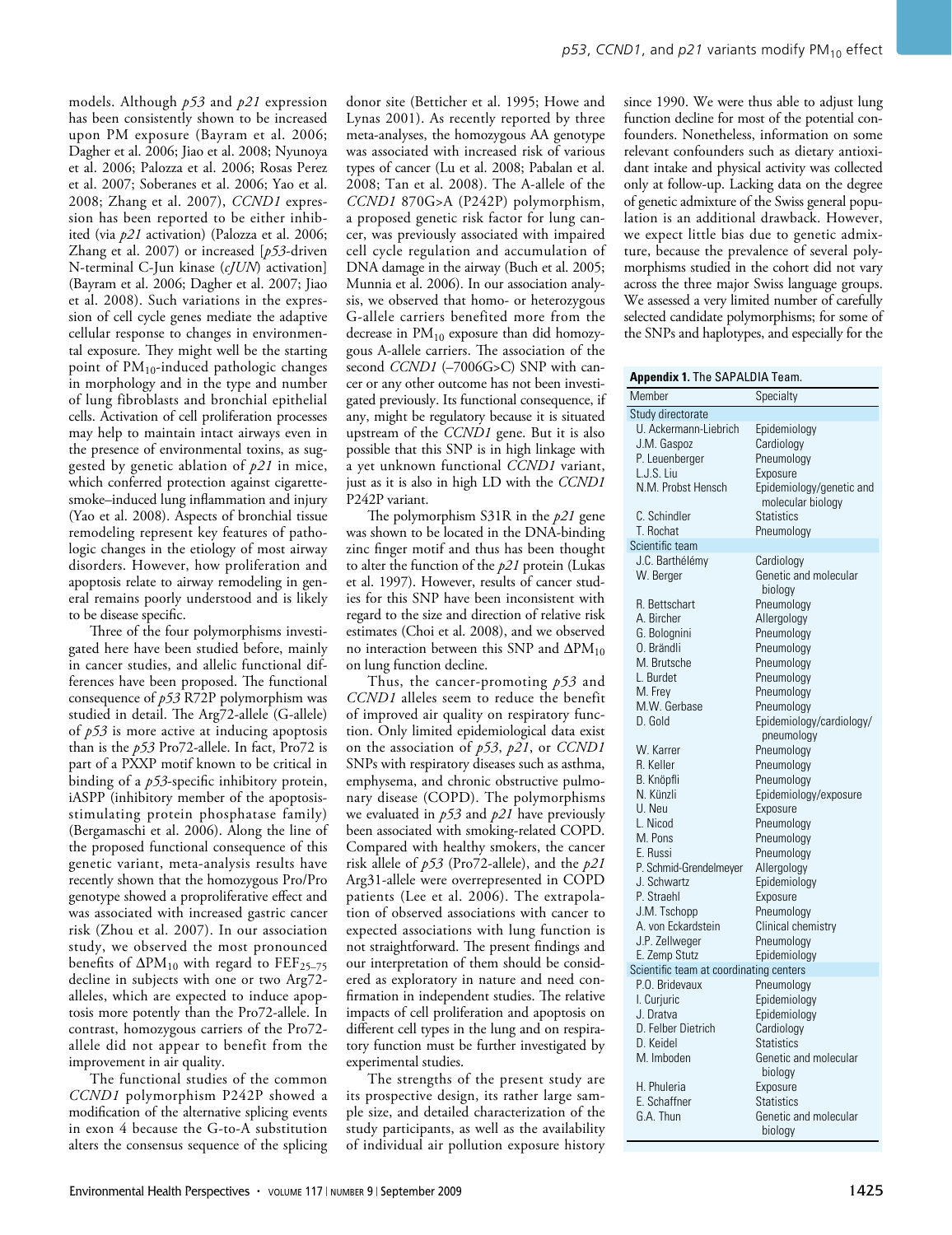*p21* SNP and *CCND1* haplotype 4, statistical power to detect effect estimation was very limited. A more comprehensive assessment of gene variants in the apoptosis pathway and genes regulating apoptosis in lung tissue needs to be addressed in future larger studies. Nevertheless, even for the small number of genetic variants investigated, multiple testing represents a limitation in the interpretation of the present results. Consistency of the associations across genes involved in cell cycle control, as well as across various lung function outcomes, diminishes the likelihood of chance findings, as does the strength of the observed  $p_{\rm int}$  values.

Finally, participation at follow-up and in this present study was not complete, so participation bias cannot be excluded. However, because we observed comparable results in all subjects and in never-smokers and in the absence of different effects between men and women, the lower participation rate in men and smokers is not likely to have caused bias.

In conclusion, our results suggest that even at low to moderate levels of air pollution, such as in Switzerland, some but not all persons benefit from improved air quality. Given the novelty of the finding and the limitations inherent to this study, the results need independent confirmation. Future studies must address additional issues. First, gene variants relevant to cell cycle control must be studied more comprehensively. Second, it is of interest to know whether this novel candidate pathway might determine susceptibility to both improvements and declines in air quality.

#### **References**

- Ackermann-Liebrich U, Kuna-Dibbert B, Probst-Hensch N, Schindler C, Felber Dietrich D, Zemp Stutz E, et al. 2005. Follow-up of the Swiss Cohort Study on Air Pollution and Lung Diseases in Adults (SAPALDIA 2) 1991–2003: methods and characterization of participants. Soz Praventiv Med 50:245–263.
- Ackermann-Liebrich U, Leuenberger P, Schwartz J, Schindler C, Monn C, Bolognini G, et al. 1997. Lung function and long term exposure to air pollutants in Switzerland. Study on Air Pollution and Lung Diseases in Adults (SAPALDIA) Team. Am J Respir Crit Care Med 155(1):122–129.
- American Thoracic Society. 1995. Standardization of spirometry. 1994 Update. Am J Respir Crit Care Med 152(3):1107–1136. Bayram H, Ito K, Issa R, Ito M, Sukkar M, Chung KF. 2006.
- Regulation of human lung epithelial cell numbers by diesel exhaust particles. Eur Respir J 27(4):705–713. Behndig AF, Mudway IS, Brown JL, Stenfors N, Helleday R,
- Duggan ST, et al. 2006. Airway antioxidant and inflammatory responses to diesel exhaust exposure in healthy humans. Eur Respir J 27(2):359–365.
- Bergamaschi D, Samuels Y, Sullivan A, Zvelebil M, Breyssens H, Bisso A, et al. 2006. iASPP preferentially binds p53 prolinerich region and modulates apoptotic function of codon 72-polymorphic p53. Nat Genet 38(10):1133–1141.
- Betticher DC, Thatcher N, Altermatt HJ, Hoban P, Ryder WD, Heighway J. 1995. Alternate splicing produces a novel cyclin D1 transcript. Oncogene 11(5):1005–1011.
- Bosson J, Barath S, Pourazar J, Behndig AF, Sandstrom T, Blomberg A, et al. 2008. Diesel exhaust exposure enhances the ozone induced airway inflammation in healthy humans. Eur Respir J 31(6):1234–1240.
- Brunekreef B, Forsberg B. 2005. Epidemiological evidence of effects of coarse airborne particles on health. Eur Respir J 26(2):309–318.
- Buch S, Zhu B, Davis AG, Odom D, Siegfried JM, Grandis JR, et al. 2005. Association of polymorphisms in the cyclin D1 and XPD genes and susceptibility to cancers of the upper aero-digestive tract. Mol Carcinog 42(4):222–228.
- Burney PG, Luczynska C, Chinn S, Jarvis D. 1994. The European Community Respiratory Health Survey. Eur Respir J 7(5):954–960.
- Burr ML, Karani G, Davies B, Holmes BA, Williams KL. 2004. Effects on respiratory health of a reduction in air pollution from vehicle exhaust emissions. Occup Environ Med 61(3):212–218.
- Ceschi M, Sun CL, Van Den Berg D, Koh WP, Yu MC, Probst-Hensch N. 2005. The effect of cyclin D1 (CCND1) G870Apolymorphism on breast cancer risk is modified by oxidative stress among Chinese women in Singapore. Carcinogenesis 26(8):1457–1464.
- Choi YY, Kang HK, Choi JE, Jang JS, Kim EJ, Cha SI, et al. 2008. Comprehensive assessment of P21 polymorphisms and lung cancer risk. J Hum Genet 53(1):87–95.
- Dagher Z, Garcon G, Billet S, Gosset P, Ledoux F, Courcot D, et al. 2006. Activation of different pathways of apoptosis by air pollution particulate matter (PM2.5) in human epithelial lung cells (L132) in culture. Toxicology 225(1):12–24.
- Dagher Z, Garcon G, Billet S, Verdin A, Ledoux F, Courcot D, et al. 2007. Role of nuclear factor-kappa B activation in the adverse effects induced by air pollution particulate matter (PM2.5) in human epithelial lung cells (L132) in culture. J Appl Toxicol 27(3):284–290.
- Donaldson K, Stone V, Borm PJ, Jimenez LA, Gilmour PS, Schins RP, et al. 2003. Oxidative stress and calcium signaling in the adverse effects of environmental particles (PM10). Free Radic Biol Med 34(11):1369–1382.
- Downs S, Brandli O, Zellweger JP, Schindler C, Künzli N, Gerbase M, et al. 2005. Accelerated decline in lung function in smoking women with airway obstruction: SAPALDIA 2 cohort study Respir Res 6(1):45; doi:10.1186/1465-9921-6-45 [Online 26 May 2005].
- Downs SH, Schindler C, Liu LJ, Keidel D, Bayer-Oglesby L, Brutsche MH, et al. 2007. Reduced exposure to PM10 and attenuated age-related decline in lung function. N Engl J Med 357(23):2338–2347.
- Goodman P, Agnew M, McCaffrey M, Paul G, Clancy L. 2007. Effects of the Irish smoking ban on respiratory health of bar workers and air quality in Dublin pubs. Am J Respir Crit Care Med 175(8):840–845.
- Gotschi T, Heinrich J, Sunyer J, Künzli N. 2008. Long-term effects of ambient air pollution on lung function: a review. Epidemiology 19(5):690–701.
- Hedley AJ, Wong CM, Thach TQ, Ma S, Lam TH, Anderson HR. 2002. Cardiorespiratory and all-cause mortality after restrictions on sulphur content of fuel in Hong Kong: an intervention study. Lancet 360(9346):1646–1652.
- Howe D, Lynas C. 2001. The cyclin D1 alternative transcripts [a] and [b] are expressed in normal and malignant lymphocytes and their relative levels are influenced by the polymorphism at codon 241. Haematologica 86(6):563–569.
- Imboden M, Downs SH, Senn O, Matyas G, Brandli O, Russi EW, et al. 2007. Glutathione S-transferase genotypes modify lung function decline in the general population: SAPALDIA cohort study. Respir Res 8:2.; doi:10.1186/1465-9921-8-2 [Online 11 January 2007].
- Jiao S, Liu B, Gao A, Ye M, Jia X, Zhang F, et al. 2008. Benzo(*a*) pyrene-caused increased G(1)-S transition requires the activation of c-Jun through p53-dependent PI-3K/Akt/ERK pathway in human embryo lung fibroblasts. Toxicol Lett 178(3):167–175.
- Künzli N, Ackermann-Liebrich U, Brandli O, Tschopp JM, Schindler C, Leuenberger P. 2000a. Clinically "small" effects of air pollution on FVC have a large public health impact. Swiss Study on Air Pollution and Lung Disease in Adults (SAPALDIA) team. Eur Respir J 15(1):131–136.
- Künzli N, Ackermann-Liebrich U, Keller R, Perruchoud AP, Schindler C. 1995. Variability of FVC and FEV1 due to technician, team, device and subject in an eight centre study: three quality control studies in SAPALDIA. Swiss Study on Air Pollution and Lung Disease in Adults. Eur Respir J 8(3):371–376.
- Künzli N, Kaiser R, Medina S, Studnicka M, Chanel O, Filliger P, et al. 2000b. Public-health impact of outdoor and trafficrelated air pollution: a European assessment. Lancet 356(9232):795–801.
- Künzli N, Kuna-Dibbert B, Keidel D, Keller R, Brändli O, Schindler C, et al. 2005. Longitudinal validity of

spirometers—a challenge in lung function follow-up studies. Swiss Med Wkly 135(33–34):503–508.

- Lee YL, Chen W, Tsai WK, Lee JC, Chiou HL, Shih CM, et al. 2006. Polymorphisms of p53 and p21 genes in chronic obstructive pulmonary disease. J Lab Clin Med 147(5):228–233.
- Li N, Xia T, Nel AE. 2008. The role of oxidative stress in ambient particulate matter-induced lung diseases and its implications in the toxicity of engineered nanoparticles. Free Radic Biol Med 44(9):1689–1699.
- Li XY, Gilmour PS, Donaldson K, MacNee W. 1996. Free radical activity and pro-inflammatory effects of particulate air pollution (PM $_{10}$ ) in vivo and in vitro. Thorax 51(12):1216-1222.
- Li XY, Gilmour PS, Donaldson K, MacNee W. 1997. *In vivo* and *in vitro* proinflammatory effects of particulate air pollution (PM<sub>10</sub>). Environ Health Perspect 105(suppl 5):1279-1283.
- Liu LJ, Curjuric I, Keidel D, Heldstab J, Künzli N, Bayer-Oglesby L, et al. 2007. Characterization of source-specific air pollution exposure for a large population-based Swiss cohort (SAPALDIA). Environ Health Perspect 115:1638–1645.
- Lu C, Dong J, Ma H, Jin G, Hu Z, Peng Y, et al. 2008. CCND1 G870A polymorphism contributes to breast cancer susceptibility: a meta-analysis. Breast Cancer Res Treat 116(3):571-575.
- Lukas J, Groshen S, Saffari B, Niu N, Reles A, Wen WH, et al. 1997. WAF1/Cip1 gene polymorphism and expression in carcinomas of the breast, ovary, and endometrium. Am J Pathol 150(1):167–175.
- Martin BW, Ackermann-Liebrich U, Leuenberger P, Künzli N, Stutz EZ, Keller R, et al. 1997. SAPALDIA: methods and participation in the cross-sectional part of the Swiss Study on Air Pollution and Lung Diseases in Adults. Soz Praventivmed 42(2):67–84.
- Menzies D, Nair A, Williamson PA, Schembri S, Al-Khairalla MZ, Barnes M, et al. 2006. Respiratory symptoms, pulmonary function, and markers of inflammation among bar workers before and after a legislative ban on smoking in public places. JAMA 296(14):1742–1748.
- Morrison D, Rahman I, Lannan S, MacNee W. 1999. Epithelial permeability, inflammation, and oxidant stress in the air spaces of smokers. Am J Respir Crit Care Med 159(2):473–479.
- Munnia A, Bonassi S, Verna A, Quaglia R, Pelucco D, Ceppi M, et al. 2006. Bronchial malondialdehyde DNA adducts, tobacco smoking, and lung cancer. Free Radic Biol Med 41(9):1499–1505.
- Nightingale JA, Maggs R, Cullinan P, Donnelly LE, Rogers DF, Kinnersley R, et al. 2000. Airway inflammation after controlled exposure to diesel exhaust particulates. Am J Respir Crit Care Med 162(1):161–166.
- Nyunoya T, Monick MM, Klingelhutz A, Yarovinsky TO, Cagley JR, Hunninghake GW. 2006. Cigarette smoke induces cellular senescence. Am J Respir Cell Mol Biol 35(6):681–688.
- Oren M, Damalas A, Gottlieb T, Michael D, Taplick J, Leal JF, et al. 2002. Regulation of p53: intricate loops and delicate balances. Biochem Pharmacol 64(5–6):865–871.
- Pabalan N, Bapat B, Sung L, Jarjanazi H, Francisco-Pabalan O, Ozcelik H. 2008. Cyclin D1 Pro241Pro (CCND1-G870A) polymorphism is associated with increased cancer risk in human populations: a meta-analysis. Cancer Epidemiol Biomarkers Prev 17(10):2773–2781.
- Palozza P, Serini S, Curro D, Calviello G, Igarashi K, Mancuso C. 2006. beta-Carotene and cigarette smoke condensate regulate heme oxygenase-1 and its repressor factor Bach1: relationship with cell growth. Antioxid Redox Signal 8(5–6):1069–1080.
- Probst-Hensch NM, Sun CL, Van Den Berg D, Ceschi M, Koh WP, Yu MC. 2006. The effect of the cyclin D1 (CCND1) A870G polymorphism on colorectal cancer risk is modified by glutathione-*S*-transferase polymorphisms and isothiocyanate intake in the Singapore Chinese Health Study. Carcinogenesis 27(12):2475–2482.
- Rahman I, Gilmour PS, Jimenez LA, MacNee W. 2002. Oxidative stress and TNF-alpha induce histone acetylation and NF-kappaB/AP-1 activation in alveolar epithelial cells: potential mechanism in gene transcription in lung inflammation. Mol Cell Biochem 234–235(1–2):239–248.
- Ranjan P, Anathy V, Burch PM, Weirather K, Lambeth JD, Heintz NH. 2006. Redox-dependent expression of cyclin D1 and cell proliferation by Nox1 in mouse lung epithelial cells. Antioxid Redox Signal 8(9–10):1447–1459.
- Rosas Perez I, Serrano J, Alfaro-Moreno E, Baumgardner D, Garcia-Cuellar C, Martin Del Campo JM, et al. 2007. Relations between PM10 composition and cell toxicity: